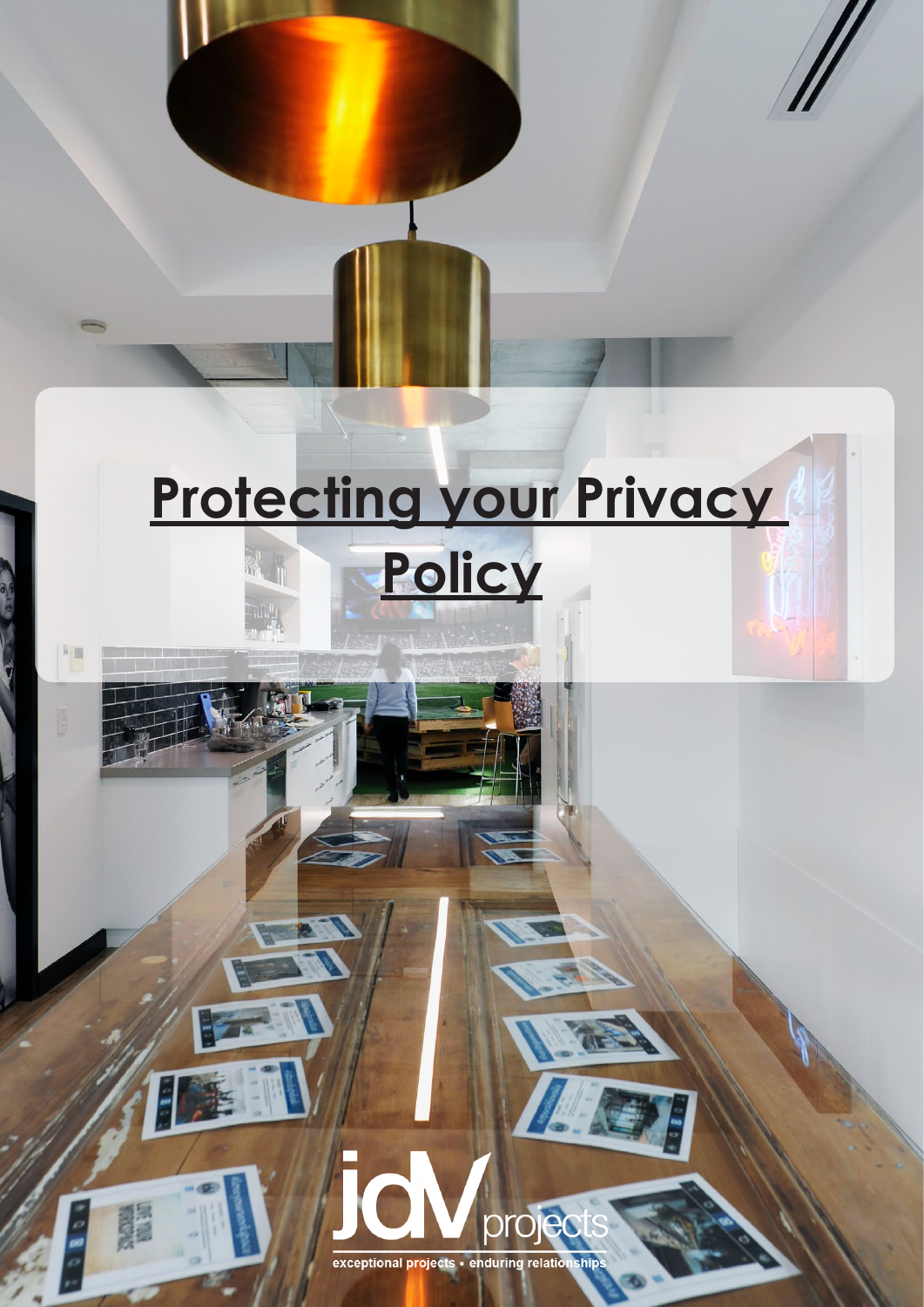# PROTECTING YOUR PRIVACY

### **The main business of JDV Projects is commercial refurbishment and fit outs.**

## **JDV Projects Privacy Policy**

JDV Projects (JDV) is committed to protecting your personal privacy. This Privacy Policy outlines the types of personal information that we collect, how we collect and hold it, and the purposes for which we collect, hold, use and disclose it. The Policy tells you what to do if you do not want your personal information collected, how you can access and update personal information that we hold about you, and how you can make a complaint about the way your personal information has been managed. This policy applies only to the JDV business and website. Our customers' websites are covered by separate policies.

JDV complies with the Privacy Act 1988 (Cth), including the Australian Privacy Principles introduced on 12 March 2014.

# **Your consent to this Privacy Policy**

By using our services, and by accessing our website, you are consenting to the terms of our current Privacy Policy, as described in this document. When you provide us with personal information, you are authorising us to use that information in accordance with the terms of this Privacy Policy.

# **Collection of personal information**

Personal information is information or an opinion about an identified individual, or an individual who is reasonably identifiable, whether the information or opinion is true or not, and whether the information or opinion is recorded in a material form or not.

JDV may collect personal information including (but not limited to) the following: your title, name, address, email address, telephone number, occupation and payment details.

# **How we collect information about you, and how we use and disclose it**

We generally collect personal information from you when you communicate with us (or one of our contracted service providers), or when we communicate with each other. For example, when you request a product or service from us, or inquire about our products and services, you may be asked to provide personal information for a variety of reasons, including to enable us to provide you with a product or service, or so that you can receive information or mailings, make a comment or enquiry. As some of our products and services are provided by contracted service providers, we may collect your personal information via them.

We generally use and disclose personal information for the purpose for which it was originally collected. We may also use or disclose it for another purpose if you consent to that other purpose, or where you would reasonably expect us to use or disclose it for that other purpose.

These are some of the ways that we may collect, use and disclose your personal information:

Product and service information: If you purchase products or services from JDV, or inquire about such a purchase, we will collect and hold your contact details, details of the relevant products or services and the use that you make of those products or services. Those details are primarily used to manage the products and services that we provide, to send you information about them, or about any upgrades that become available, latest developments, and forthcoming events. We may also use your personal information to improve our products and services, business processes and product collateral, and to contact you regarding other products and services which may be of interest to you (including those we may offer jointly with other companies). At any time you may opt out of such future contact (see Who to Contact below), and we will always include a functional unsubscribe facility in any email communications we send to you for marketing purposes.

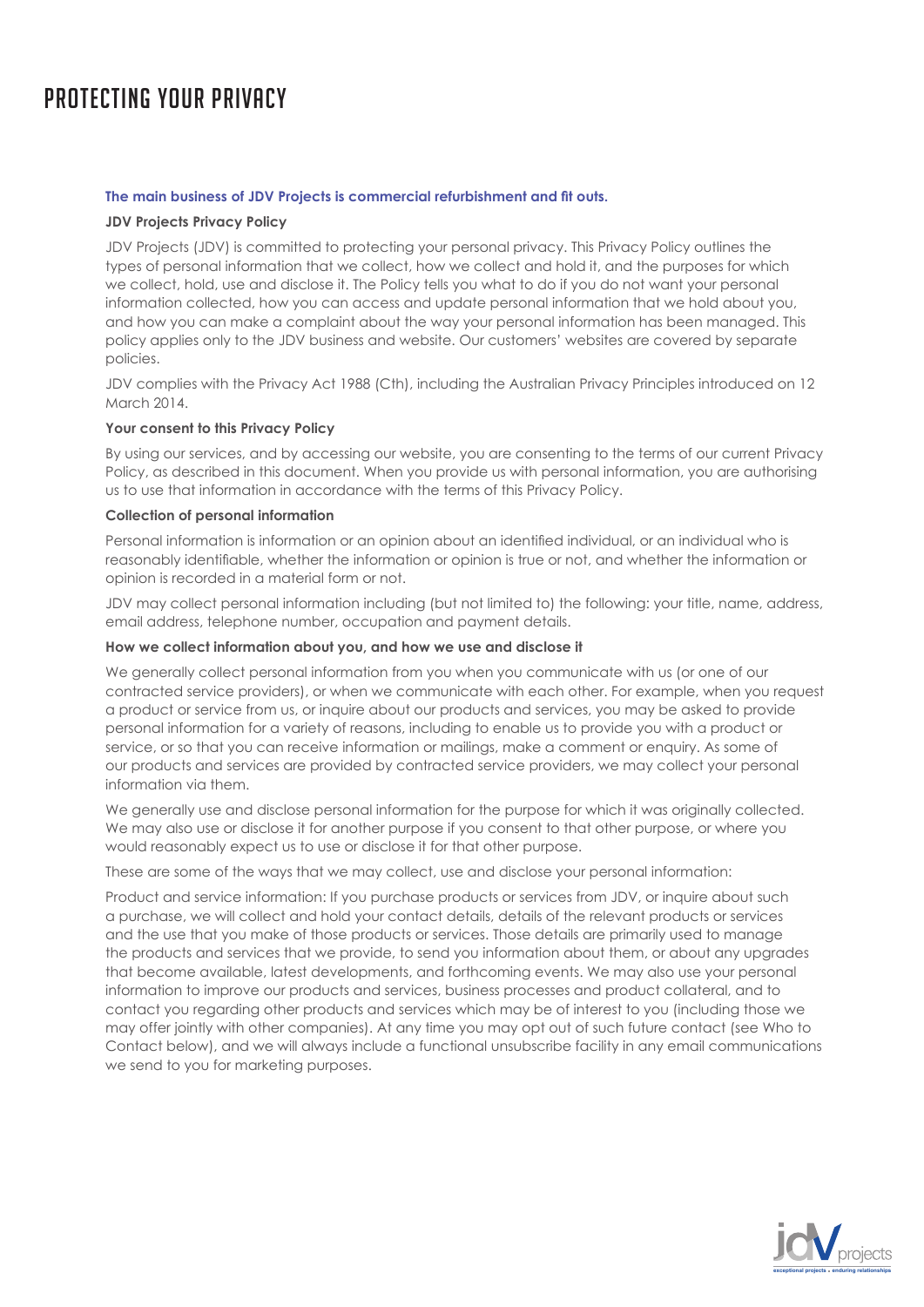# PROTECTING YOUR PRIVACY

**Surveys:** We may occasionally send surveys to contacts on our marketing database requesting feedback on our products and services. If you complete a survey, you might be offered an opportunity to win a prize or free consultation. If so, you will be asked to provide your name and contact details for the purpose of contacting you if you win the prize or free consultation.

**When you visit a page:** When you visit our web site, or a web site hosted on our web servers, the web server will track the IP address you come from (a number assigned to your computer whenever you connect to the Internet), what URL you came from, the browser type and computing platform you are using, which pages were requested, and the duration of your session. The only way that we can connect this with any personal information about you is if you buy something from our site, in which case we may connect the IP address you came from with some personal information.

We may use this information to analyse the way that site visitors use our site, in order to improve our site and the services that we offer. Sometimes we use your IP address to help diagnose problems with our server, and to administer our web sites. We also use this information to track which areas of our sites users use and don't use based on traffic to those areas. We do not generally use this to track what individual users read, but rather how well each page or section of the site performs overall.

Occasionally, in order to troubleshoot a problem with a web application such as a shopping cart, we review a web server log to identify the pages that a particular user viewed in a web site.

**Public Forums:** JDV web sites may make chat rooms, forums, message boards, and/or news groups available to its users. Please remember that any information that is disclosed in these areas becomes public information and you should exercise caution when deciding to disclose your personal information. By submitting personal and other information on those platforms, you consent to third parties viewing those details.

**Cookies:** A cookie is a small data file that certain web sites write to your hard drive when you visit them. A cookie file contains information such as a user ID that the site uses to track the pages you have visited. The only personal information a cookie can contain is information you supply yourself. A cookie cannot read data off your hard disk or read cookie files created by other sites.

Some JDV web sites use cookies to collect other information during your visit to our web site, such as the particular site areas you visit and the products or services you buy through our web site. Cookies may also be used to help speed up your future activities at our site. For example, a site can recognise that you have provided personal information to use and refrain from requesting the same information a second time. Most browsers are initially set to accept a cookie. If you would prefer, you can set your browser to refuse cookies or to alert you when cookies are being sent. Refusal of cookies at the site you enter may result in an inability to visit certain areas of the site or to receive personalised information when you visit the site.

We collect this information to better tailor our site and our products to your interests and needs.

JDV sites may contain links to web sites outside of the products and services that we provide.

These linked sites are not under the control of JDV, and we are not responsible for the conduct of companies linked to our web site. Before disclosing your personal information on any other web site, we advise you to examine the terms and conditions, and privacy policy, for those web sites.

#### **Your information and third parties**

Unless you authorise us, we do not provide personal information to other companies except where they are subcontractors or suppliers directly involved in the delivery of your product or service. We may also provide it to specialist advisers who we engage to provide services to us, including legal services. We do not provide your personal information to third parties to use for their own marketing purposes.

Our subcontractors and suppliers are bound by our Privacy Policy and by confidentiality agreements, and are not authorised by us to use your personal information in any other way.

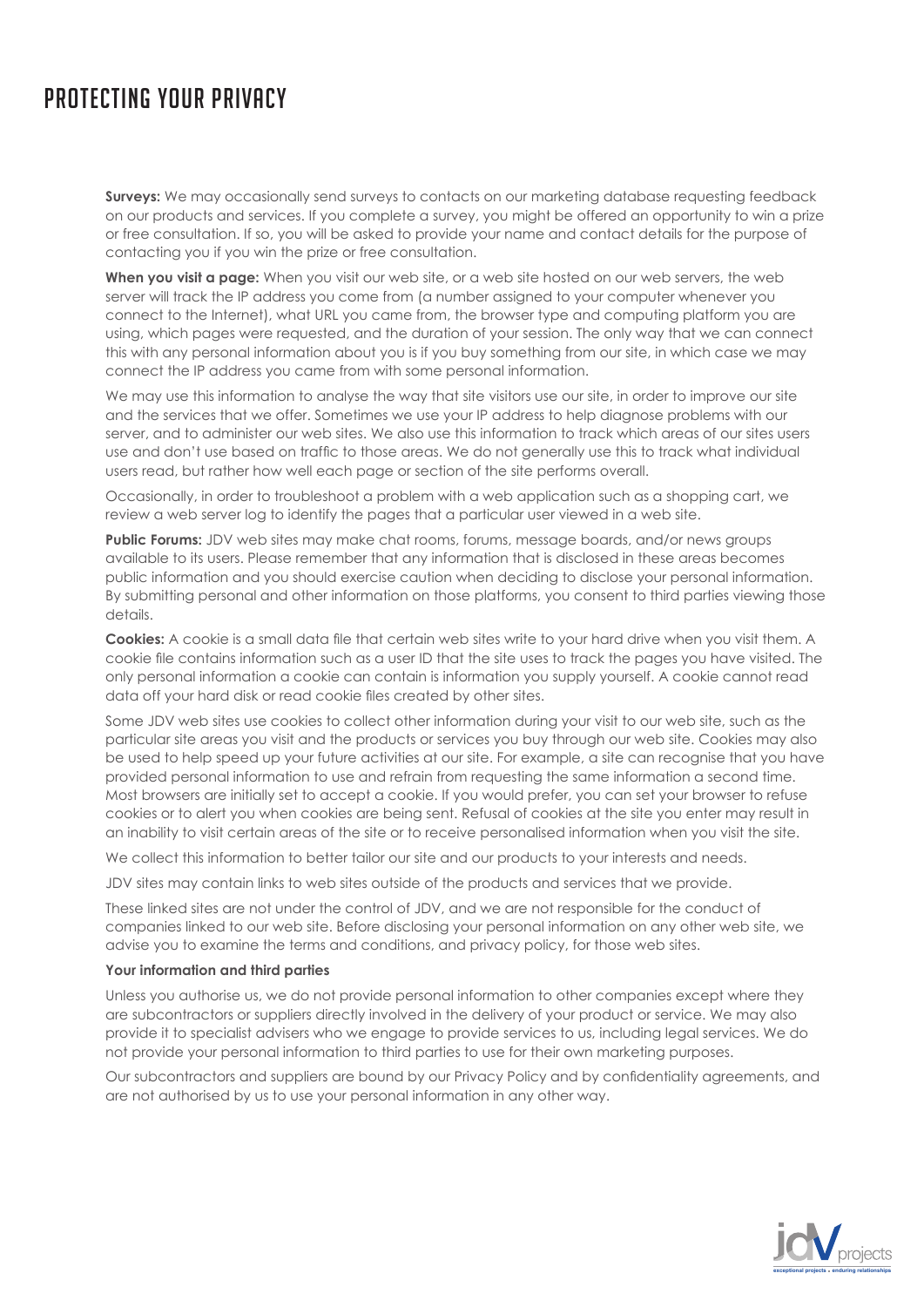# PROTECTING YOUR PRIVACY

In addition, JDV may use or disclose personal information:

(a) in response to a legal requirement or where required or authorised by or under an Australian law (including the Act) or court/tribunal order;

(b) if we reasonably believe that the use or disclosure is necessary or reasonably necessary for reasons specified in the Australian Privacy Principles, including enforcement related activities, threats to life, health or safety, in response to unlawful activity or serious misconduct, to locate a missing person or to establish, exercise or defend a legal or equitable claim.

Please note that, where you have given us permission to use a testimonial on our website, we may include your name, job title and company on our website when reproducing that testimonial.

If we disclose your personal information to third parties, we impose strict obligations of security and confidentiality regarding the way they handle that information. We do not grant them permission to sell or transfer your personal information.

# **Security of information**

Once collected, we may hold your personal information in a number of different formats, including (but not limited to) software programs (located both onsite and offsite, including in the cloud), databases and in offsite backup storage (including in the cloud, but only with your consent). Some cloud service providers may, without notice to us, store that personal information outside of Australia.

We take reasonable precautions to protect your personal information from loss, unauthorised access, modification, disclosure, interference or other misuse. Access to your personal information is permitted among our employees only on a need-to-know basis.

If the personal information that we have about you is no longer needed for a purpose for which it may be used or disclosed under the Australian Privacy Principles, and we are not required under law or Court order to retain that personal information, we will take reasonable steps to destroy or de-identify that personal information.

All our staff members are trained in the importance of protecting your personal information, and in the methods by which we do so. Our staff are bound by confidentiality agreements to keep your personal information secure.

In certain cases, certain JDV staff or contractors may have access to information about our customers or information about our customers' clients. This information is considered confidential, and staff are trained and supervised in privacy principles and procedures, and operate under confidentiality agreements. JDV has checks and balances in place covering who has access to this information, and there are safeguards to ensure that this information is protected against misuse or loss, and from unauthorised access, modification, or disclosure. Should the situation arise, we will comply with all reasonable directions from our customers in respect of dealing with their confidential information or personal Information relating to their clients only, including returning or destroying the information.

### **Accuracy of information**

JDV takes reasonable steps to make sure that the personal information that we collect, use or disclose is accurate, complete and up-to-date. From time to time, we may contact you to check that our information is accurate.

## **Access to your personal information**

JDV will provide you with reasonable access to the personal information that we hold about you, although we may not do so where expressly not required by the Australian Privacy Principles. If JDV is not legally required to provide access to the personal information requested and exercises its discretion not to provide that information, we will let you know our reasons for doing so (except where it would be unreasonable to give those reasons) and mechanisms available to complain about our refusal. We may charge you for the cost of accessing your personal information, but if we do so the charge will not be excessive and will not apply to the making of the request.

If you would like to access the personal information that we hold about you, please contact us by one of the means below ("Who to contact").